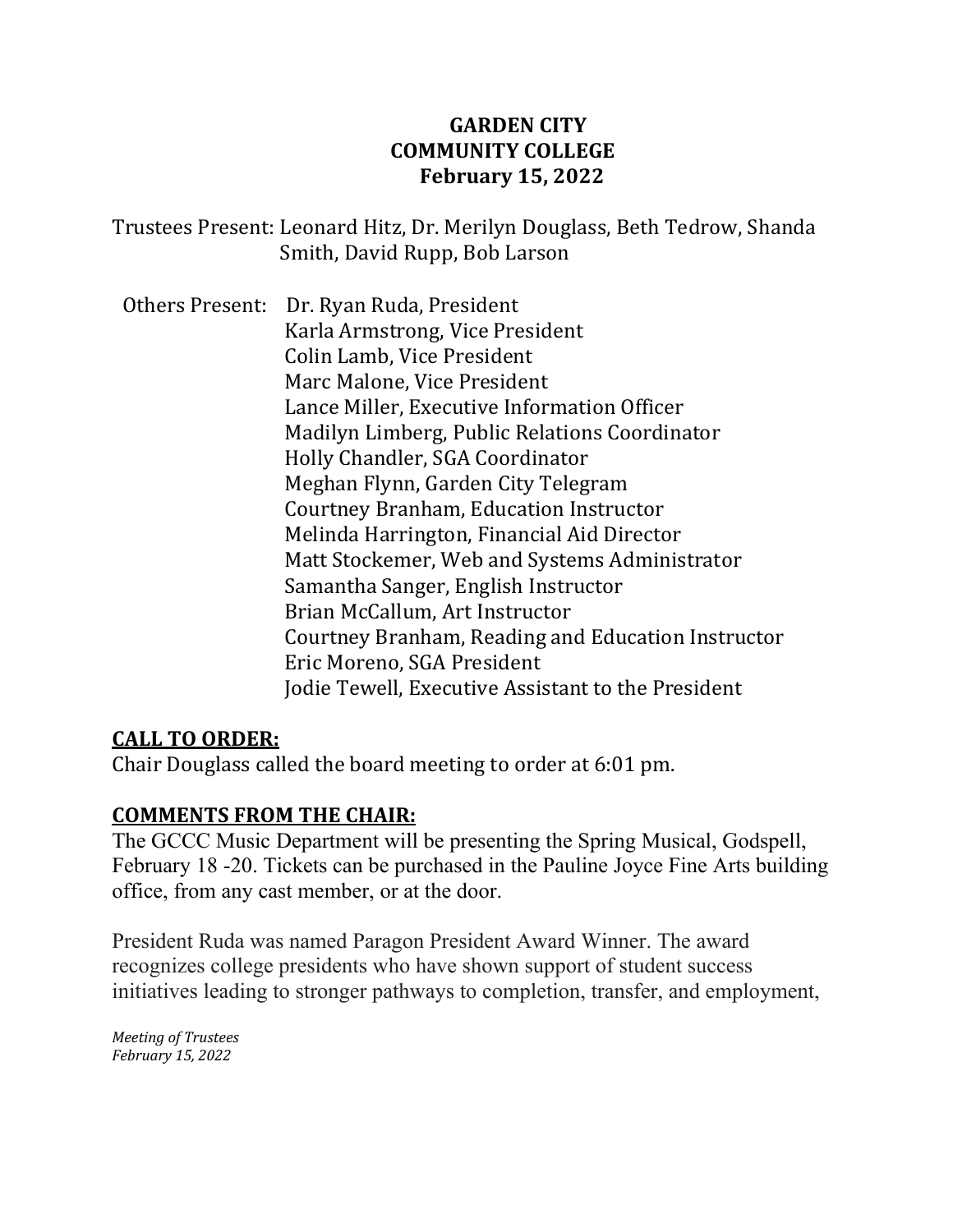as well as having taken an active interest in supporting high-achieving students and developing student leaders on campus. Thank you for your work and dedication, Dr. Ruda. This is a well-deserved award. Congratulations!

# **B. Report for SGA**

Eric Moreno, Vice President of SGA, reported. He discussed upcoming events along with covering events over the past month. **(Supporting documents filed with official minutes)**

#### **F. FACULTY SENATE**

Gabe Winger, Faculty Senate President, reported that Faculty Senate has fully funded professional development for four faculty members. The Faculty Senate will start reviewing all instructional policies every three years next month. Scholar bowl made it to nationals. The coaches are Cody Cundiff and Liz Tharman. First time to make it back-to-back years. Seth Krystalyn was published again. Gabe will send links to Jodie to forward to trustees. John Deere has hired a third instructor.

### **C. New Employees**

 Jacob Erickson, Residential Life Advisor Jo Sherrel, JCVT Building Secretary

# **II: Consent Agenda**

Trustees pulled items D, F, and K for further discussion.

# **Move to accept A, B, C, E, G, H, I, and J for approval.**

**Motion:** Beth Tedrow **Second:** David Rupp

**Ayes:** Smith, Hitz, Tedrow, Douglass, Larson, Rupp **Nays:** None

#### **Motion Carries**: 6-0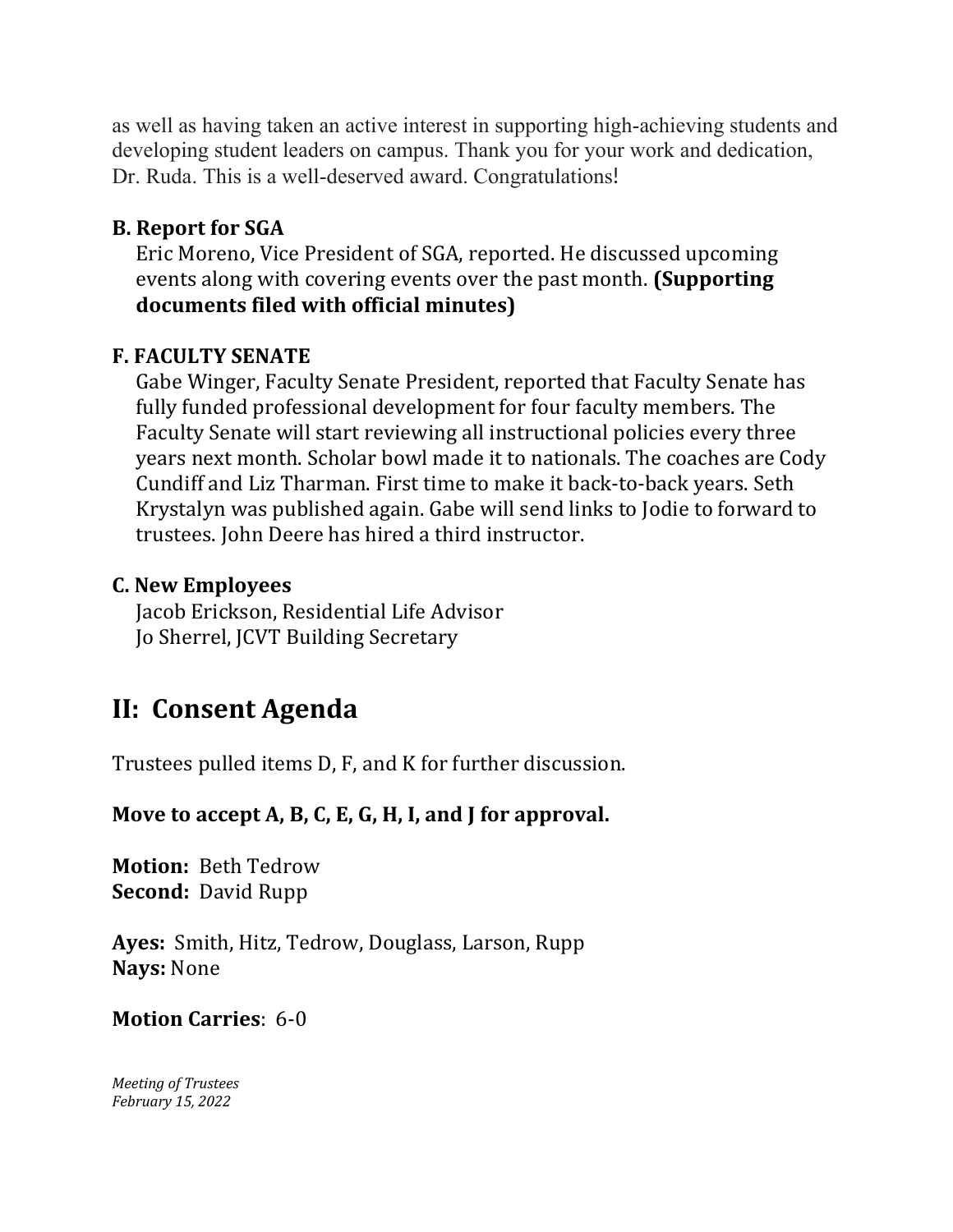- **(A)** Approval of minutes of previous meetings (Supporting documents filed with official minutes)
- **(B)** Approval of personnel actions-Human Resources (Supporting documents filed with official minutes)
- **(C)** Approval of Financial information (Supporting documents filed with official minutes)
- **(E)** Approval of Field Turf Replacement and Track Respray (Supporting documents filed with official minutes)
- **(G)** Approval of Updating Campus- Wide Printers and MFP Units (Supporting documents filed with official minutes)
- **(H)** Approval of Non-Renewal (Supporting documents filed with official minutes)
- **(I)** Approval of Contract for Strategic Enrollment Management Planning (Supporting documents filed with official minutes)
- **(J)** Approval of Building Controls (Supporting documents filed with official minutes)

# **(D) Tuition, Fees, Room and Board 2022-23**

 Dr. Ruda discussed the increase of \$1.00 for tuition and \$2.00 in fees in order to utilize fees for student programming, activities, and scholarship opportunities. Room and Board will increase and be applied to the CPI. All tuition avenues increase except the Finney County rate. (Supporting documents filed with official minutes)

# **Move to accept item D in the consent agenda.**

 **Motion:** David Rupp **Second:** Beth Tedrow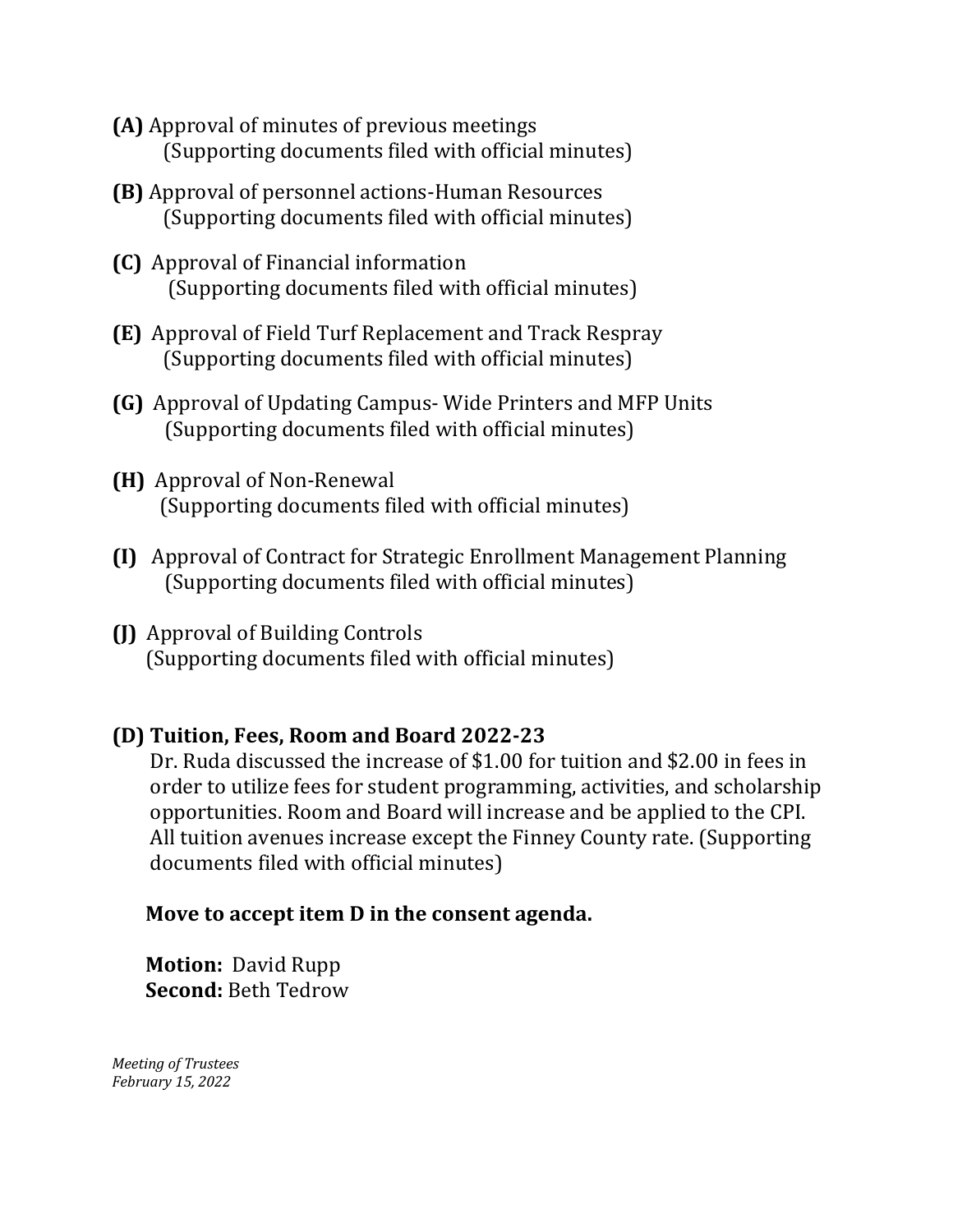**Ayes:** Smith, Hitz, Tedrow, Douglass, Larson, Rupp **Nays:** None

**Motion Carries:** 6 - 0

### **(G) Updating Campus-Wide printers and MFP Units**

 Dr. Ruda discussed details covered in the January Board of Trustees meeting. There were no questions or concerns. (Supporting documents filed with official minutes)

# **Move to approve consent agenda Item D Purchase of Production Printer for Print Shop**

 **Motion:** Dave Rupp  **Second:** Shanda Smith **Ayes:** Hitz, Smith, Tedrow, Douglass, Rupp, Larson **Nays:** None

**Motion Carries:** 6 - 0

# **(F.) Financing Proposal**

 John Haas joined by zoom and discussed Resolution 2022-1. (Supporting documents filed with official minutes)

### **Motion to approve Resolution 2022-1. Shanda read Resolution 2022-1.**

**RESOLUTION NO. 2022- <sup>1</sup>**

**A RESOLUTION OF THE BOARD OF TRUSTEES OF GARDEN CITY COMMUNITY COLLEGE DETERMINING THE ADVISABILITY OF FINANCING THE ACQUISITION, CONSTRUCTION, INSTALLATION AND EQUIPPING OF CERTAIN IMPROVEMENTS, BY THE EXECUTION AND DELIVERY OF A LEASE PURCHASE AGREEMENT.**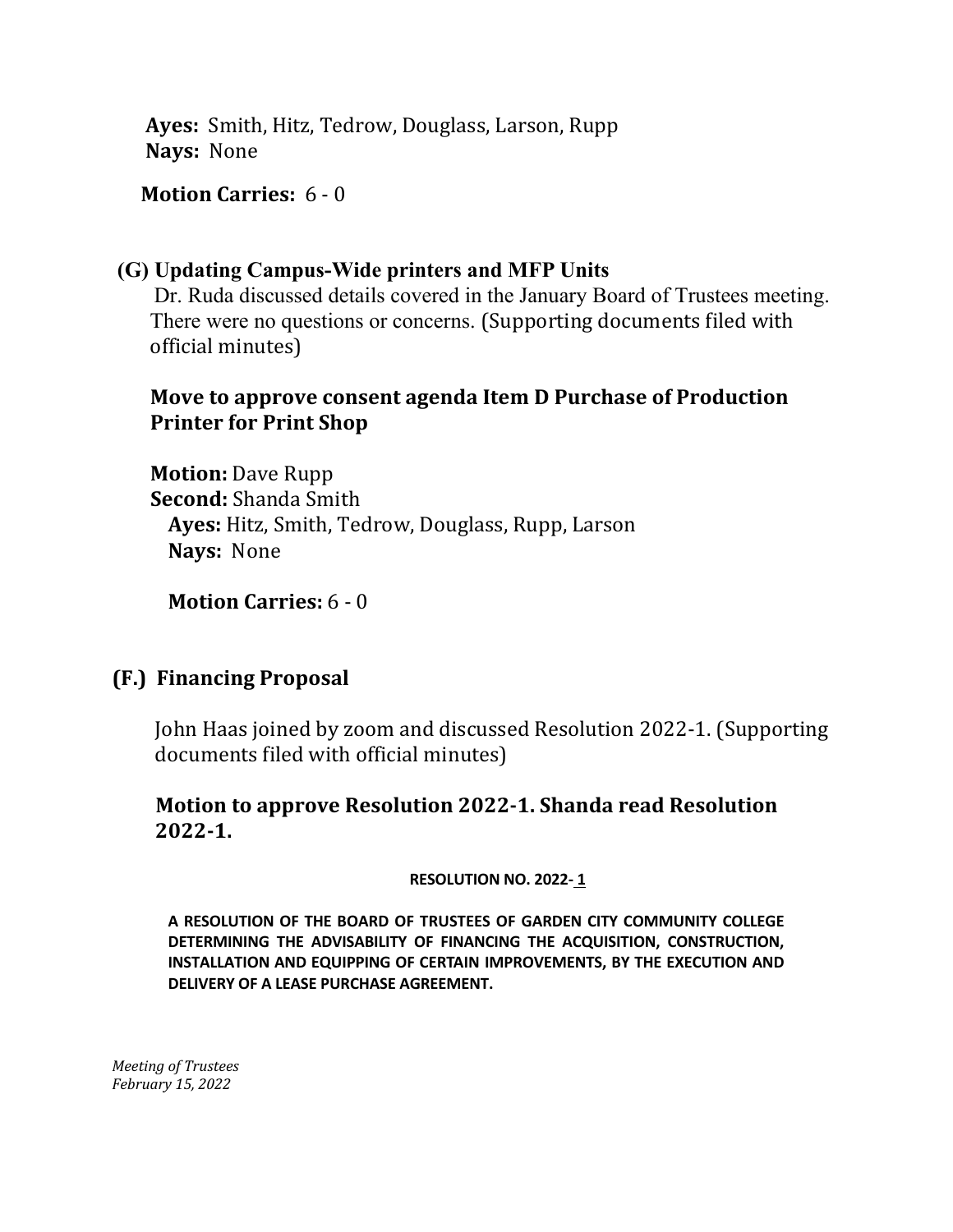**WHEREAS,** the Board of Trustees of Garden City Community College (the "College") has considered the needs of the College, its students and its constituents for certain STEM building additions and improvements, turf replacement and track upgrade, a new digital scoreboard for stadium, print shop production copiers and cosmetology building improvements on or near the College campus in Garden City, Kansas (the "Improvements"), and has found and determined that the acquisition, construction, installation and equipping of the Improvements is in the public interest; and

**WHEREAS,** the governing body has considered various means of financing the acquisition, construction, installation and equipping of the Improvements, and has found and determined that it would be in the public interest to acquire, construct, install and equip the Improvements through the execution and delivery of a Lease Purchase Agreement; and

**WHEREAS,** pursuant to KSA 71-201, and subject to the conditions set forth in KSA 10-1116c, the College has legal authority to authorize the acquisition, construction, installation and equipping of the Improvements and the financing of such acquisition through the execution and delivery of a Lease Purchase Agreement;

#### **NOW THEREFORE, BE IT RESOLVED BY THE BOARD OF TRUSTEES OF GARDEN CITY COMMUNITY COLLEGE:**

Section 1. **Authorization to Acquire, Construct, Install and Equip the Improvements.** The College is hereby authorized to complete final plans and specifications and to contract for the acquisition, construction, installation and equipping of the Improvements, at an estimated cost, including financing costs, of \$5,200,000.

Section 2. **Intent to Enter into Lease Purchase Agreement.** The Board of Trustees shall commence negotiations to enter into a lease-purchase agreement (the "Lease") to provide financing for the Improvements, which Lease shall be with a bank or other similar entity, and shall contain such terms, conditions and provisions as shall be acceptable to the Board of Trustees.

Section 3. **Conditions to Execution and Delivery of Lease Purchase Agreement**. The execution and delivery of the Lease is subject to the publication and protest period requirements of KSA 10-1116c, adoption and publication of a Resolution approving the forms and authorizing the execution of the Lease and execution and delivery of such legal documents as may be necessary in connection with it, the terms of which shall be satisfactory to the Board of Trustees and to the lessor named therein.

Section 4. **Expenditure of Funds in Anticipation of Financing**. In order to permit and expedite the acquisition, construction, installation and equipping of the Improvements and realization of the public benefits to be derived from it, the College may expend lawfully available funds prior to execution and delivery of the Lease, to be reimbursed upon execution and delivery of the Lease.

Section 5. **Declaration of Official Intent**. This Resolution shall constitute a declaration of official intent under Treasury Regulation Section 1.150-2.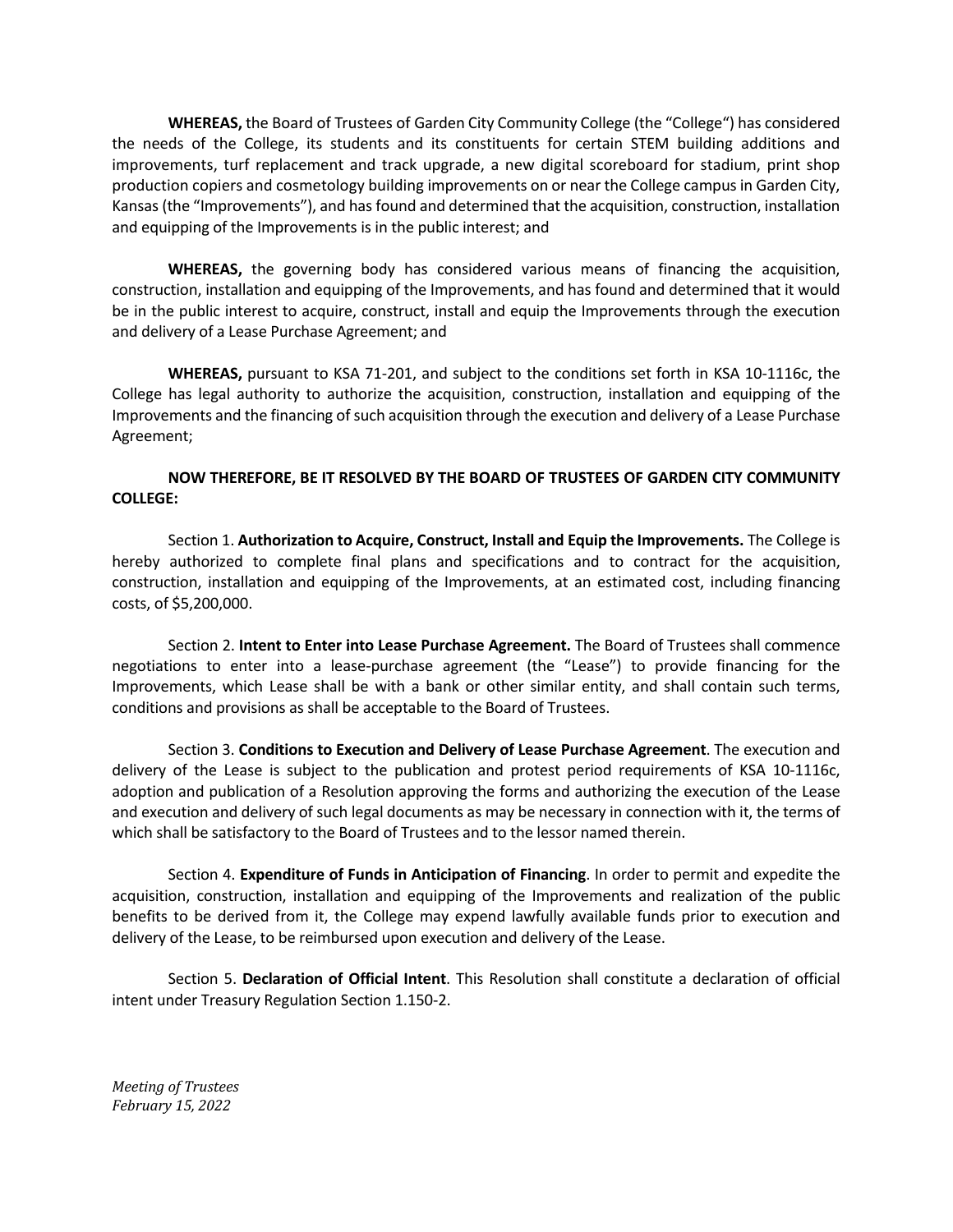Section 6. **Total of Payments; Publication of Resolution.** The expected total of all payments to be made by the College pursuant to the Lease (excluding amounts required for maintenance, taxes or insurance on the Improvements) is \$6,329,163. The Secretary of the Board of Trustees is hereby authorized and directed to publish this Resolution once each week for two (2) consecutive weeks in a newspaper of general circulation within the boundaries of the College district. If a protest petition signed by not less than 5% of the qualified voters of the College district, as determined by the vote for secretary of state at the last general election, is filed with the county election officer within 30 days following the last publication of this Resolution, the proposed Lease shall not take effect unless approved by a majority of the qualified voters of the College district voting at an election to be held thereon as prescribed in KSA 10-1116c.

Section 7. **Further Authority.** The officials of the College, the College's attorney, financial advisor and bond counsel and other consultants are authorized to proceed with the planning and document preparation of the Improvements, the Lease and other legal documents necessary in order to comply with the intent of this resolution, subject to final approval of such documents by the Board of Trustees.

 **Motion:** Shanda Smith  **Second:** Beth Tedrow

 **Ayes:** Hitz, Smith, Tedrow, Douglass, Rupp, Larson  **Nays:** None

**Motion Carries:** 6 – 0

# **(K.) Outdoor Fitness Court**

 Dr. Ruda discussed with the Trustees the concept of an outdoor fitness court. The administration has worked with Karen Adams, GCCC Wellness Coordinator to work out implementation on our campus. Cali Dyer, Director of LiveWell Finney County discussed funding through grants. She will contact campuses in Nebraska that have completed projects like this one. Cali would like approval to move forward in procuring additional grant money. (Supporting documents filed with official minutes)

#### **Move to approve item K as presented.**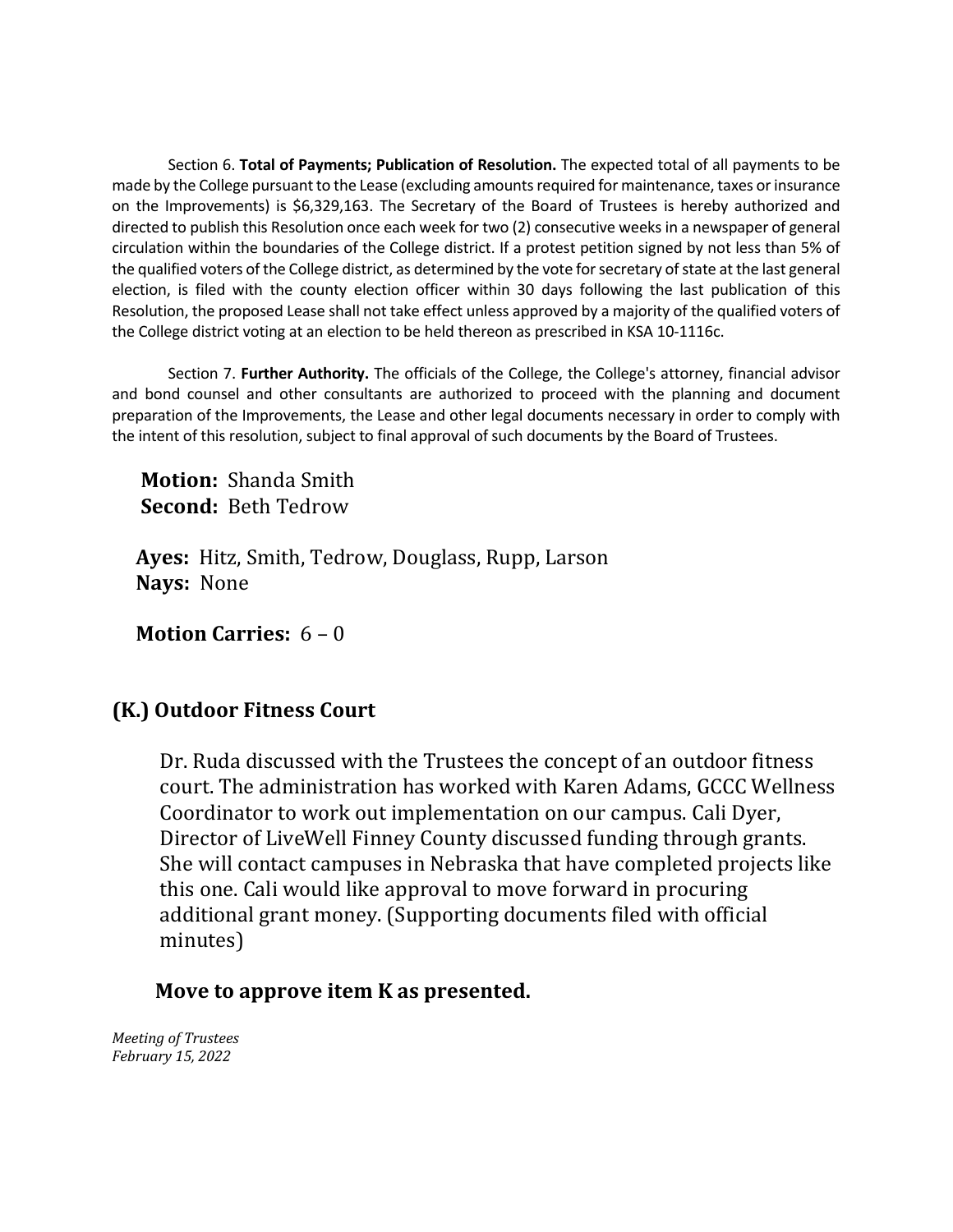**Motion:** Leonard Hitz  **Second.** Shanda Smith

 **Ayes:** Hitz, Smith, Tedrow, Douglass, Rupp, Larson  **Nays:** None

**Motion Carries:** 6 – 0

# **III. CONFIRMATION OF MONITORING REPORTS:**

- A. Monitoring Reports and END
	- A-1 Annual, Executive Limitations, Essential Skills Samantha Sanger and Brian McCallum presented on SLAT. This is a process of continual improvement.
	- A-2 Annual, Executive Limitations, Personal Enrichment Outdoor discussion of the outdoor park with Live well is part of our outreach to the community.

Chair Douglass declared monitoring reports accepted as presented.

- B. Review Monitoring Report
	- B-1 Annual, Executive Limitations, Information and Advice No suggestions for changes
	- B-2 Annual, Executive Limitations, Asset Protection We inventory equipment purchases and track the items as we move them to disposal. No suggestions for change.
	- B-3 Bi-Annual General Executive Constraints #10 (tabled from Dec. and Jan.)

Dr. Douglass talked to Pam Fisher, and this is the first time she has heard of this request. It is singling out athletics too much. Injuries do happen in other aspects of college life. Trustees agree to leave out the language but will direct dr. Ruda on incorporating athletics into his report.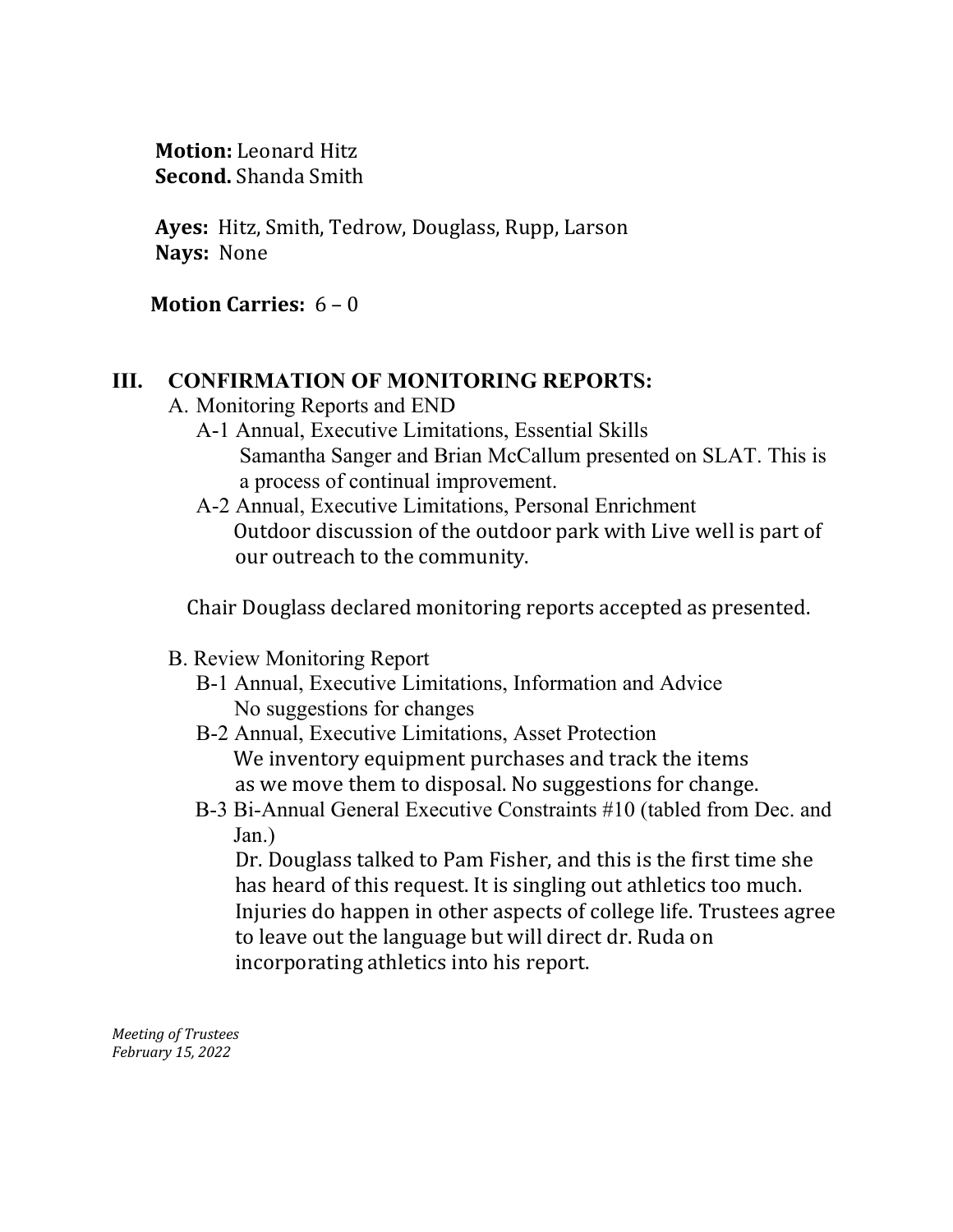# **VI. OTHER**

### **A. Open comments from the public**

No public comments

## **B. President's Report**

Dr. Ruda reported on the honor roll, Quiz Bowl students qualifying for Nationals, a new position for Dean of Endowment, and enrollment numbers. He also discussed his Washington DC trip and his presentation with ACCT regarding Cengage and digital learning. (Supporting documents filed with official minutes)

### **C. Incidental Information**

(Supporting documents filed with official minutes)

# D. Report from FCEDC

Departments well attended the annual meeting in January. Information on unemployment in Finney County was provided. Jobs are available.

### **E. Report from KACCT**

The next meeting will be held in Junction City.

#### **F. Report from Faculty Senate**

See above. Gabe reported earlier due to travel issues.

#### **G. Accreditation Update**

Marc Malone will report on HLC in March. This meeting two department reviews:

Financial Aid Program Review: Melinda Harrington, Director of Financial Aid, reported on her department. (Supporting documents filed with official minutes)

 Education Program Review: Courtney Branham, Education Instructor, reported on this program. The main focus is on marketing. (Supporting documents filed with official minutes)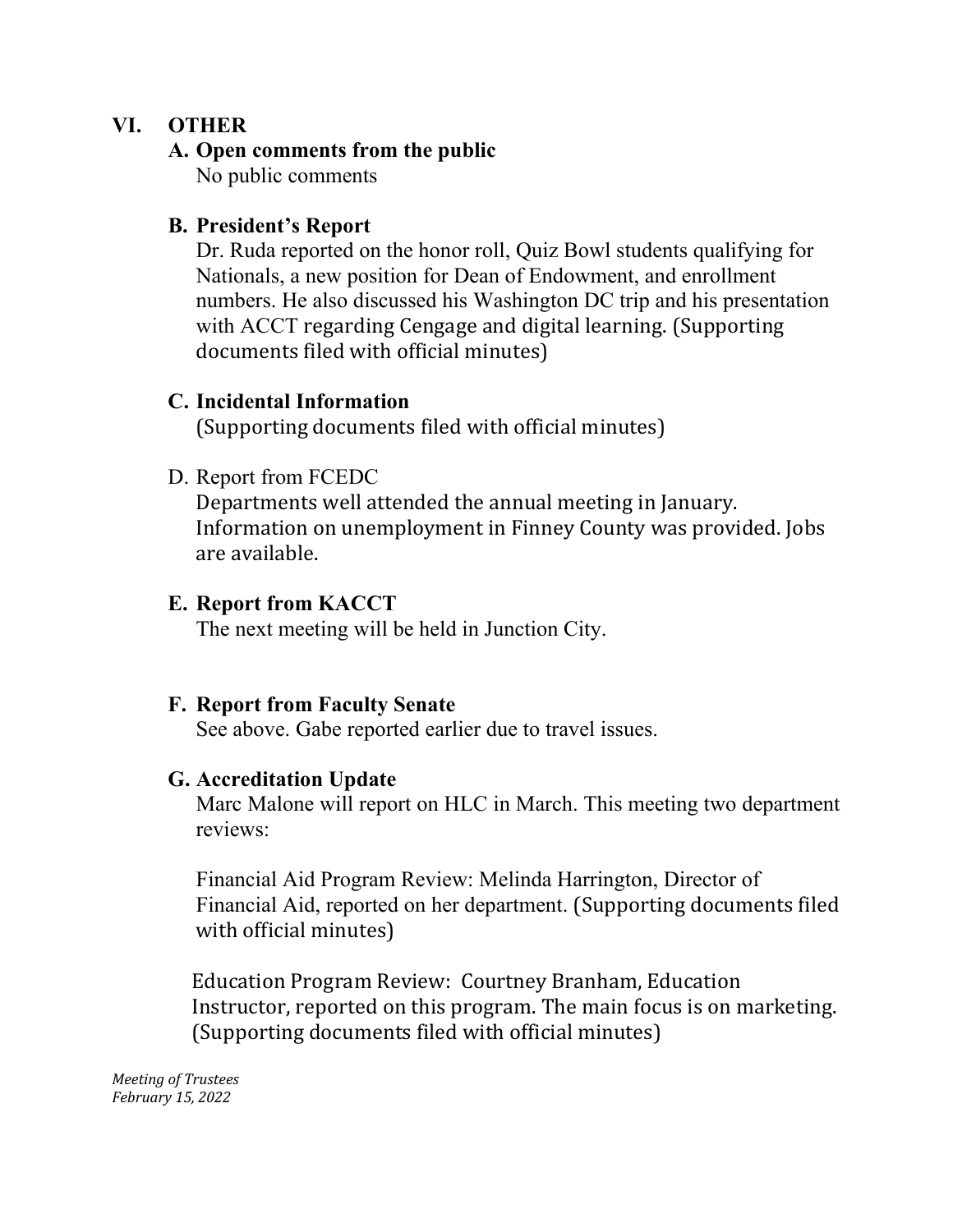#### **VII. OWNERSHIP LINKAGE**

#### **Upcoming Calendar Dates:**

| February 16 | Chamber Breakfast 7:30 AM                            |
|-------------|------------------------------------------------------|
| February 17 | Coffee with the President at Patrick Duggan's 8:00AM |
| February 18 | Baseball vs. Southeast Community College 1:00, 3:30  |
| February 19 | Baseball vs. Southeast Community College 1:00, 3:30  |
|             | Legislative Coffee, Endowment 10:00 AM               |
| February 21 | Campus Closed – President's Day                      |
| February 23 | Women's Basketball vs Hutchinson 5:30 pm             |
|             | Men's Basketball vs Hutchinson 7:30 pm               |
| February 24 | Baseball vs. Clarendon College 1:00, 3:30            |
| March 2     | Softball vs. Dodge City 2:00, 4:00                   |
| March 6     | Softball vs. Frank Phillips College 1:00, 3:00       |
| March 8     | March Board Meeting 6:00                             |
| March 9     | Baseball vs. Otero College 1:00                      |
|             | Softball vs. Trinidad State College 12:00, 2:00      |
| March 12    | Softball vs. Seward 12:00, 2:00                      |
| March 16    | Chamber Breakfast 7:30 AM                            |
| March 17    | Baseball vs. Hutchinson Community College 1:00, 3:30 |
| March 19    | Softball vs. Hutchinson 1:00, 3:00                   |
|             | Legislative Coffee, Endowment 10:00 AM               |
| March 26    | Baseball vs. Seward Community College 1:00, 3:30     |
|             | Softball vs. Butler 1:00, 3:00                       |
| March 30    | Softball vs. Barton $1:00, 3:00$                     |
| March 31    | Baseball vs. Barton Community College 1:00, 3:30     |

Board assessment from January sent out by email, received four back.

Beth forwarded the article of Dr. Ruda's award, and it received many comments from several people. There were 20 finalists out of 426 and only 2 in Kansas. Dr. Ruda will be honored at the ceremony in April.

March is the Upchurch foundation presentation. Paul Kyle is a graduate of GCCC and worked in admissions. He finished his career at Johnson County CC. Beth encouraged everyone to participate.

GCCC is in the Telegram, and it is genuinely a GCCC paper. Trustees want to express our appreciation to the Telegram for their support to the College.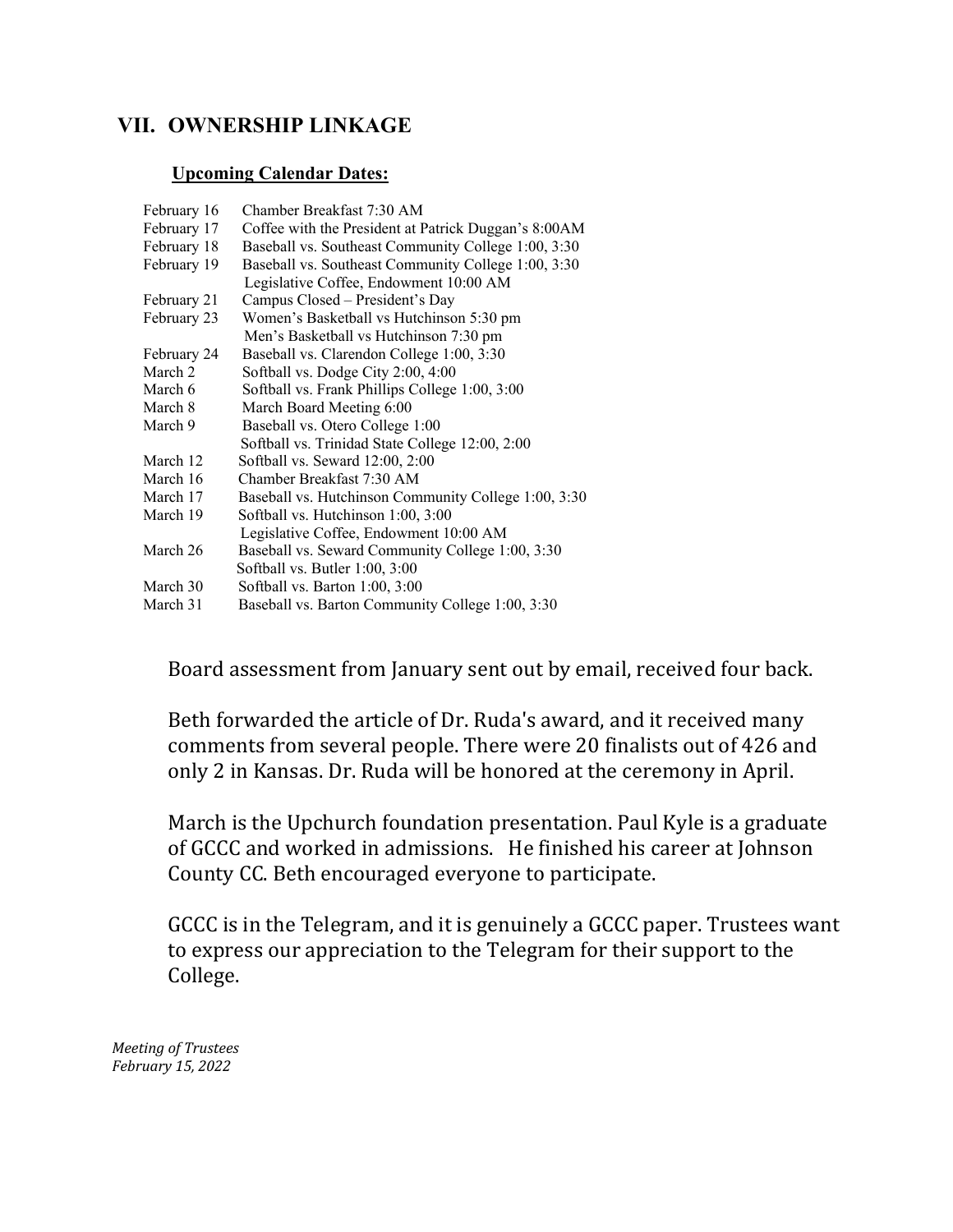Trustee Rupp attended the MLK ceremony. It was an outstanding presentation, but he thought attendance should be better. He spoke with Dr. Ruda about this, and since that conversation, there have been talks regarding the set up of the next two-year calendar regarding this event.

 Trustee Tedrow would like to get the news out about Ryan speaking at the conference.

Advisory Board attendance information will be sent out once Julie Farr forwards the information to Jodie Tewell.

Trustee Hitz requested an executive session but will confer with Dr. Ruda and address at another time.

Trustees completed the Board Self-Assessment.

### **VI. Adjournment**

The meeting adjourned at 8:24 pm.